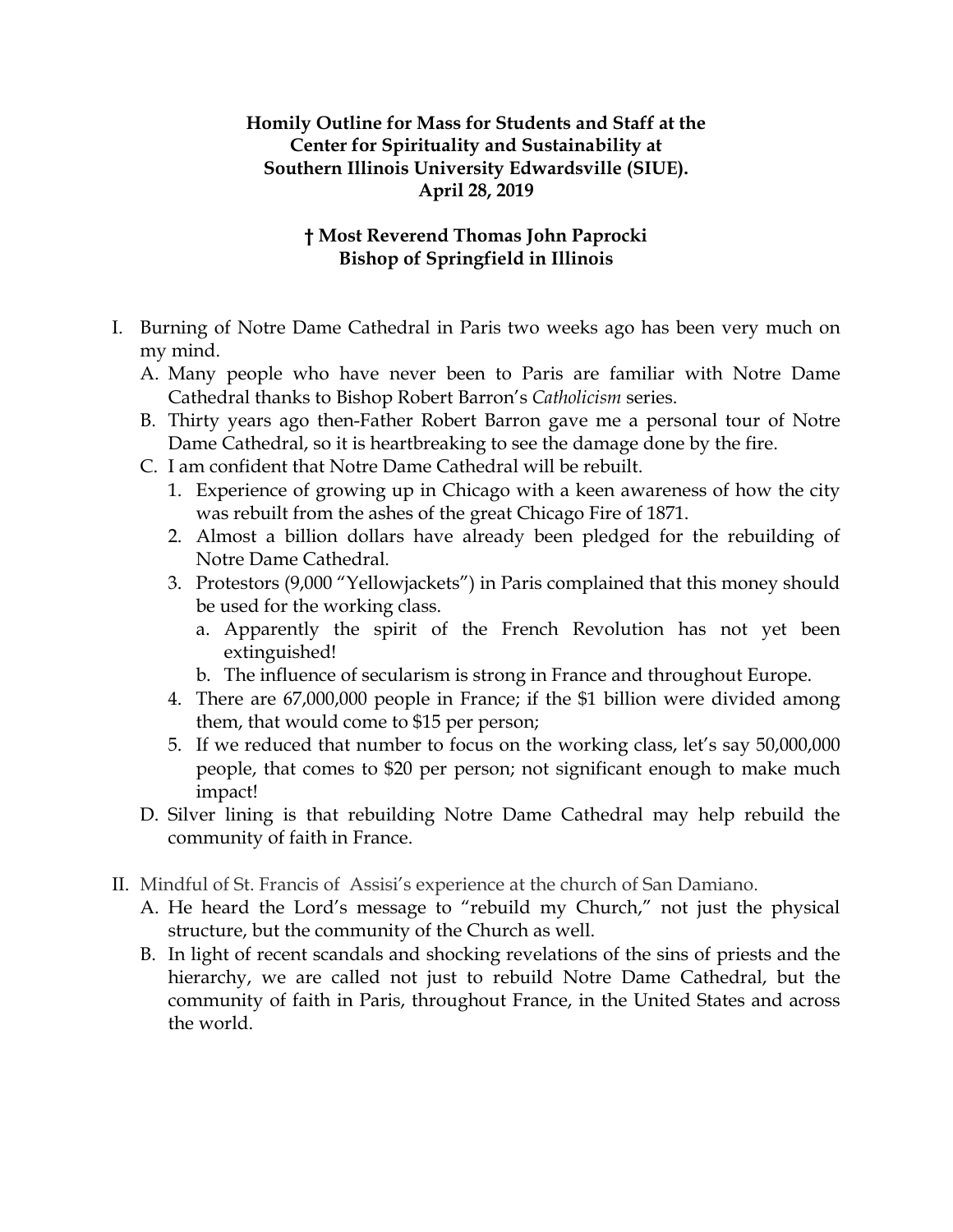- III. Blueprint for rebuilding the Church can be seen in the Scriptures for Holy Week
	- A. The reading of the Lord's Passion from the Gospel of St. Luke starts with the narrative of the Last Supper.
		- 1. Jesus says one of His apostles will betray Him; another will deny Him.
		- 2. St. Luke tells us that an argument about who was the greatest broke out among them while they were eating. This was during the first concelebrated Mass with Jesus the High Priest and his hand-picked bishops!
		- 3. After the Last Supper was finished, Jesus took them out to pray with Him, but they fell asleep!
		- 4. The Gospel readings for Monday, Tuesday and Wednesday of Holy Week are all about Judas: his plotting to betray Jesus; bargaining with the high priests for a sum of money for his betrayal; and objecting to spending money on perfumed oil for Jesus' feet, not because he was concerned for the poor, but because he was a thief (and this was Jesus' hand-picked treasurer).
	- B. What do we learn from all this?
		- 1. Judas recognizes his sin, but does not believe he can be forgiven, so he kills himself.
		- 2. Peter recognizes his sin, and weeps bitterly.
		- 3. My brothers and sisters in Christ, when we see our sins we should weep bitterly and not fall into some kind of rationalization or complacency about them. We should weep bitterly that we will never commit those sins again. And that is the real story of this Holy Week. Because those weak, sinful, frail men on whom Jesus would build His church, at the beginning of all this, that passion narrative, are so seemingly unsuited for the task. By the time Jesus rises from the dead, they are completely different; they are completely changed, and they are alive and on fire with the spirit and they go out and change the world by proclaiming the good news of Jesus Christ.
- IV. In the Scriptures for this second Sunday of Easter—Divine Mercy Sunday—we see the apostles gathered in the Upper Room, cowering in fear.
	- A. Jesus appears and puts them at ease, wishing them peace.
	- B. The He sends the Holy Spirit.
		- 1. The Synoptic Gospels (Matthew, Mark and Luke) describe the sending of the Holy Spirit as coming fifty days after the resurrection.
		- 2. St. John's Gospel condenses these events in what is described as the "Johannine Pentecost," since he is the only evangelist who describes it this way.
		- 3. With the grace of the Holy Spirit, the apostles are on fire with preaching the Word of God.
		- 4. Even St. Thomas overcomes his doubts and puts his faith in Christ without actually touching Our Lord's wounds.